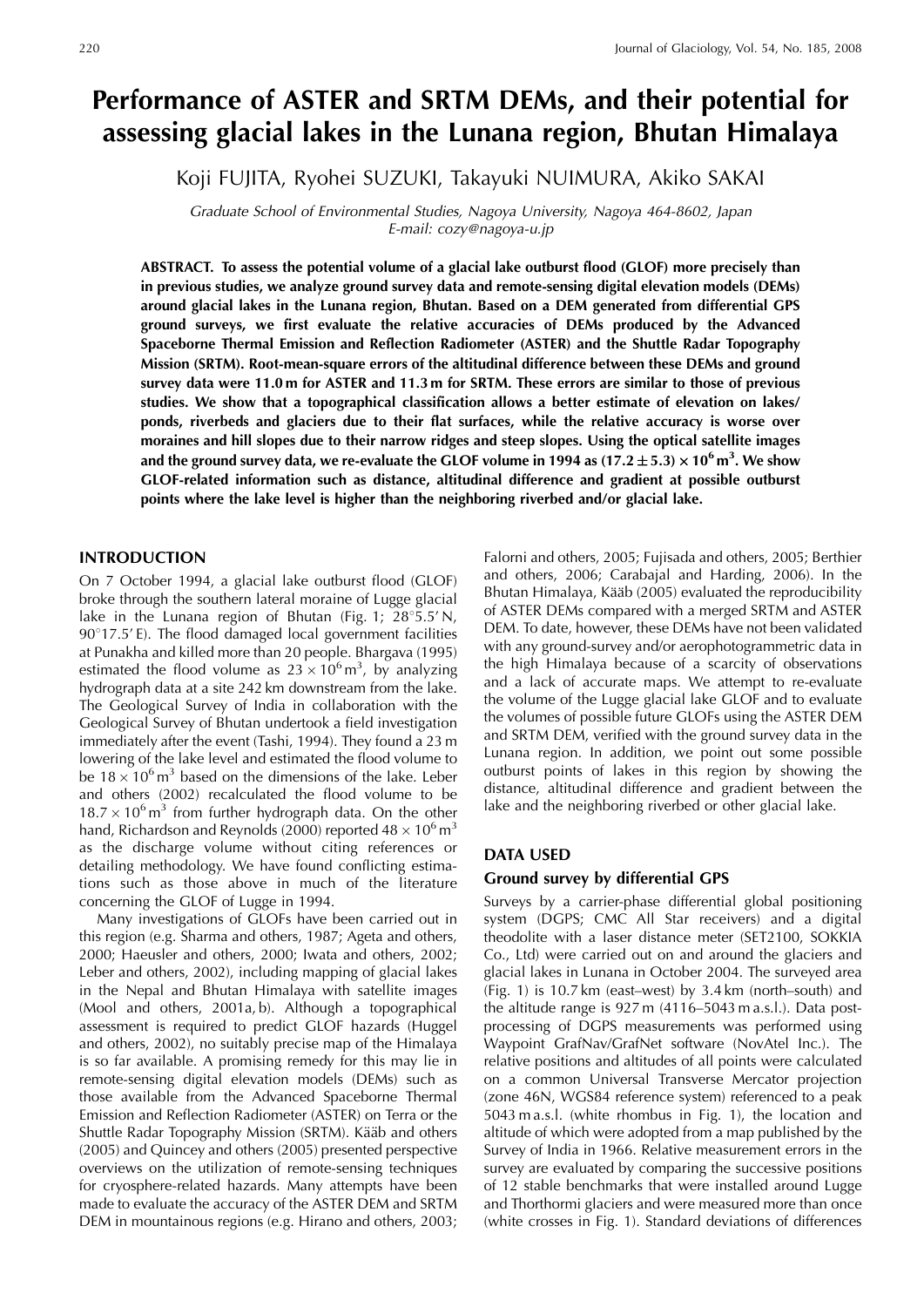

**Fig. 1.** Glaciers and glacial lakes in the Lunana region with gridcells of ground survey in 2004. Dots colored with red, purple, blue, brown and green denote topographically classified gridcells as riverbeds, glaciers, lakes, moraine ridges and hill slopes, respectively. White crosses are benchmarks for the ground survey. White rhombus is peak 5043 m a.s.l., the altitudinal reference point.

from the averages (29 measurements in total, two to three measurements for each benchmark) indicate measurement errors of 0.11 m horizontally and 0.17 m vertically. Data processed as unstable or that failed to converge to a solution (13%) were not included in subsequent analyses. The remainder of all surveyed points (194 783 points) were converted into gridcells by standard kriging methods, in which points utilized to obtain a gridcell altitude are limited to the circle with radius half of the diagonal of the targeted gridcell. Gridcells containing no measured points were excluded from the analysis. Resolutions of ground-survey gridcells were different from remote-sensing DEMs by as much as  $15 \times 15$  m (4008 gridcells) for ASTER15 DEM,  $90 \times 90$  m (487 gridcells) for ASTER90 DEM, and  $3 \times 3$  arcsec (506 gridcells) for SRTM DEM.

## **ASTER**

A Level 3A01 product of ASTER ortho-images with a relative DEM product (spatial resolution of 15 m; ASTER15 DEM, hereafter) was used for this analysis. This is a semistandard ortho-image generated from the Level-1A data by the ASTER Ground Data System (ASTER GDS) at the Earth Remote Sensing Data Analysis Center (ERSDAC) in Japan. The relative DEM is produced with the data of two telescopes, nadir-looking visible/near-infrared (VNIR) (band 3N) and backward-looking VNIR (band 3B) without groundcontrol point (GCP) correction for individual scenes. Stereoscopic images, the observational time difference of which is  $\sim$  55 s, taken over one region of the satellite's flight direction, can be derived from these two separate datasets. The detailed algorithm for DEM generation is described by Fujisada and others (2005) or can be viewed at http:// www.gds.aster.ersdac.or.jp/gds\_www2002/exhibition\_e/ a products e/a product2 e.html.

Toutin (2002) generated and validated ASTER DEMs in the Canadian Rocky Mountains using 10–20 GCPs. He showed root-mean-square errors (RMSEs) of 18–20 m in elevation by comparison with remaining independent checkpoints. Hirano and others (2003) validated the ASTER DEM at four

selected areas in Japan, the United States and the Andes Mountains. They showed an RMSE of altitudes in the Andes, a high-altitude and high-relief area of  $\pm 15.8 \,\mathrm{m}$  by comparison with 53 map points. Fujisada and others (2005), whose algorithm was used for the DEM in this study, assessed the accuracy of the DEM with high-accuracy GCPs in Japan. The horizontal geolocation and altitudinal accuracy were 50 and  $\pm$ 10 m, respectively. They noted that the elevational differences were more pronounced in high-relief areas.

The image used in the analysis was obtained on 20 January 2001 in which no cloud or snow cover was found (Fig. 1). The location of the ASTER VNIR image was affinetransformed by referring to the boundaries of lakes and ponds, which were clearly seen in the image and were checked during the DGPS survey. The RMSE of the affine transformation was 5.99 m. The same transformation was adopted to the DEM. Another product, the spatial resolution of which is 90 m, was also used to evaluate the effect of different resolutions of gridcells (ASTER90 DEM, hereafter).

## **SRTM**

The single-pass interferometric synthetic aperture radar (InSAR) SRTM mission in February 2000 provided a topography covering large sectors of the continents  $(60^\circ N$  to 54°S; Rabus and others, 2003). The SRTM DEM with 3 arcsec spatial resolution is available for regions worldwide. Rodriguez and others (2005) summarized the fundamental sources of errors in the SRTM DEM. Carabajal and Harding (2006) revealed that the standard deviations were >30 m for the rugged relief of Central Asia by comparison with the Ice, Cloud and land Elevation Satellite (ICESat). Only a few studies have reported the performance of SRTM in a glacial environment. Kääb (2005) calculated the standard deviation of the height difference between an SRTM DEM and an aerophotogrammetric DEM as  $\pm 20$  m for the Swiss Alps and as  $\pm 15$  m for southern Patagonia. Berthier and others (2006) found significant altitudinal biases (7 m every 1000 m) with a standard deviation of height difference of  $\pm$ 22 m for the French Alps. The SRTM DEM (version 1) for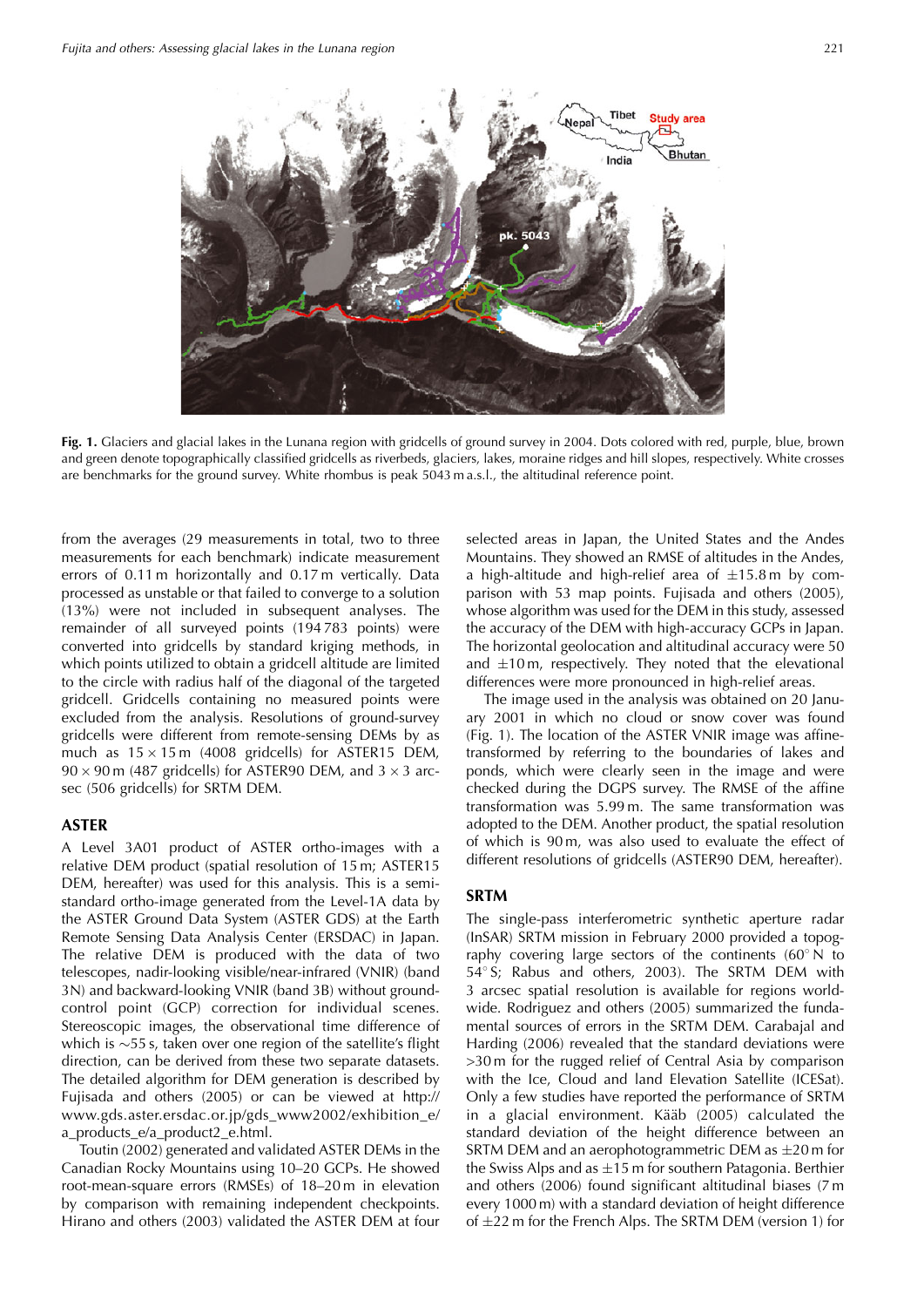

**Fig. 2.** Histograms of altitudinal differences with 5 m interval of (a) ASTER15 DEM, (b) SRTM DEM and (c) ASTER90 DEM.

the Lunana region (28 $\degree$  N, 90 $\degree$  E) can be downloaded at ftp:// e0srp01u.ecs.nasa.gov/srtm/version1/Eurasia/

## **COMPARISON OF DIFFERENT TOPOGRAPHIC DATASETS**

## **Accuracy evaluation**

We first compare the three DEMs (ASTER15, SRTM and ASTER90) with the DGPS ground survey DEM (Fig. 2). Because no GCP is available in the region and the absolute accuracy of old maps is uncertain, the DGPS altitudes are not absolute, but relative. Therefore, the altitudinal shifts  $(dZ)$  shown in Figure 2 are not of concern since our purpose is the assessment of local (rather than large-scale) topography. The standard deviations (i.e. the RMSE) of the height differences, however, are important. They show better relative accuracies than those in previous studies. Our analysis shows a significant lowering of the largest altitudes (approximately 5000 m a.s.l.) in both ASTER15 and SRTM DEMs (Fig. 3) as Berthier and others (2006) pointed out. It is unclear, however, whether the reasons for this are the same as found by Berthier and others (2006) or whether it is due to an insufficient number of gridcells sampled for comparison. On the other hand, the terrain slope between the gridcells affects the RMSE (Fig. 4), while no bias is found in any DEMs except in the case of the largest slope  $(>40^{\circ})$ . Toutin (2002) mentioned that the RMSEs of the ASTER DEM were almost linearly correlated with the terrain slope. The increase in the RMSE with terrain slope is clear in the SRTM DEM and ASTER90 DEM, and more than in the ASTER15 DEM. The influence of terrain slope is more obvious in the resolution SRTM and ASTER90 because the area of the SRTM gridcell is roughly 35 times larger than that of ASTER15.



**Fig. 3.** (a) Altitudinal biases and (b) RMSEs for ASTER15 DEM, SRTM DEM and ASTER90 DEM versus altitudes. Altitudes are from DGPS DEM. Numbers of gridcells are shown between panels. Error bars in (b) denote standard errors.

If the measurement density in a gridcell is small and/or the surveyed points are located at a corner of a gridcell, the generated altitude of the gridcell in the DGPS DEM is less reliable. In order to evaluate the influence of DGPS DEM quality, we generated an alternative small grid with onetenth of the resolution of the original grid (called 'smallcell'; elevational information not included), in which no cell without measurement point is included. Thus small-cells with resolutions of 1.5 m, 9.0 m and 0.3 arcsec are generated for the ASTER15, ASTER90 and SRTM DEMs, respectively. Figure 5 shows the altitudinal bias and RMSE compared with the small-cell measurement density in each gridcell. If a gridcell is measured completely by DGPS, the density will be 100%. For all DEMs the altitudinal bias shows no obvious dependence on the measurement density. The RMSE shows no significant trend with measurement density in the ASTER15 DEM, whereas the increase of measurement density gives significantly (F-test for variances at 95% level) lower RMSEs in the SRTM and ASTER90 DEMs. If the SRTM DEM gridcell has more than a 10% measurement density, the relative accuracy of the DEM may reach a sufficient level (resolution smaller than total averages). No significant correlation is found between measurement density and terrain slope. The altitudinal bias and RMSE are also compared with normalized distance between the center of the gridcell and the averaged center of small-cells included in the gridcell (Fig. 6). Normalized distance is obtained by dividing the distance between the two centers by half of the diagonal of the gridcell. No significant dependences are found in the ASTER15 DEM because the resolution of the gridcell may be sufficiently small. With the SRTM and ASTER90 DEMs, however, the relative DEM accuracies are compromised when the normalized distance increases more than 0.8. Because the elevation of an SRTM3 (3 arcsec) cell is an arithmetic average of nine original SRTM1 cells (1  $\times$  1 arcsec), the large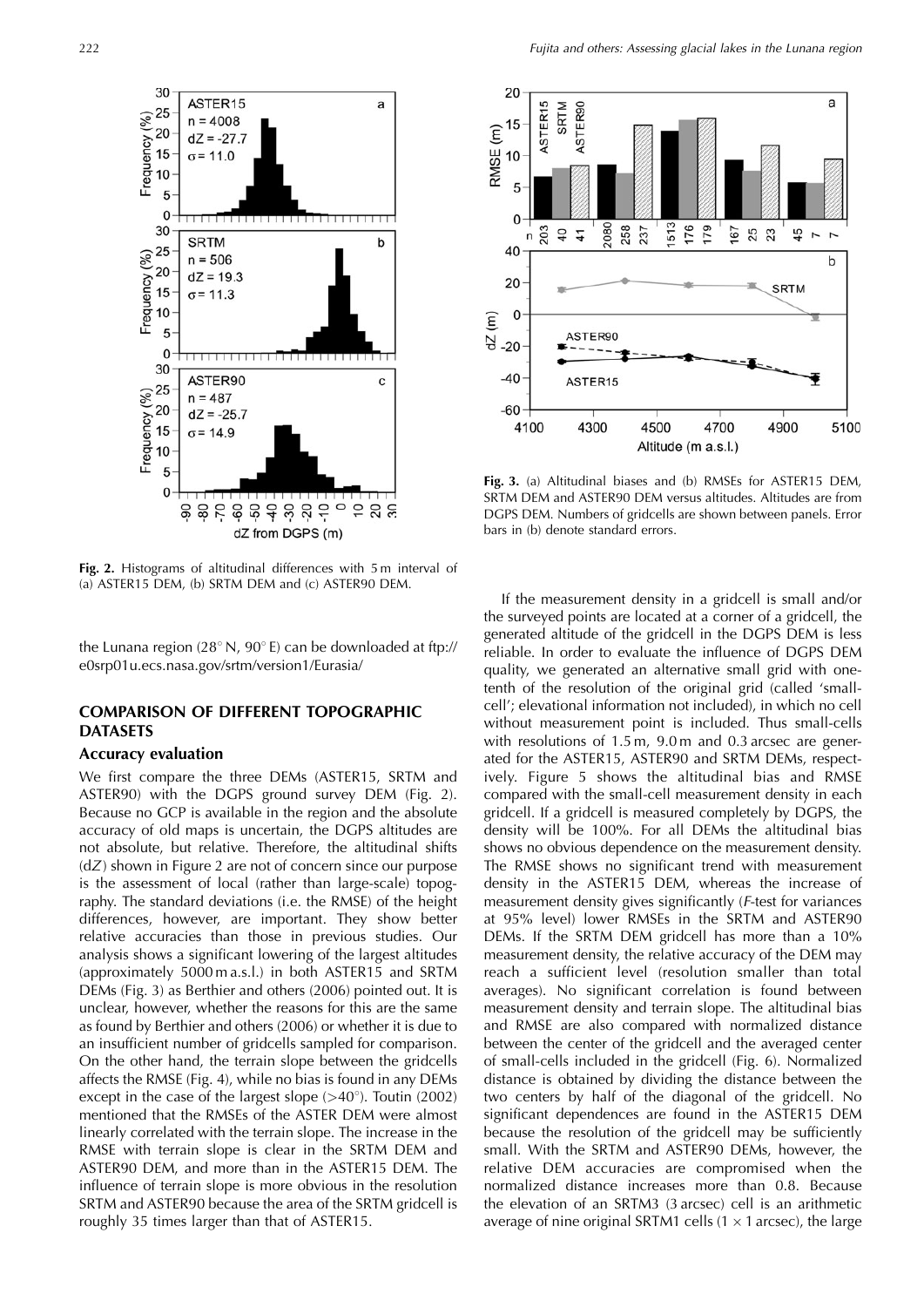



**Fig. 5.** (a) Altitudinal biases and (b) RMSEs for ASTER15 DEM, SRTM DEM and ASTER90 DEM versus measurement density (%) in each gridcell. Numbers of gridcells are shown between panels. Error bars in (b) denote standard errors.

**Fig. 4.** (a) Altitudinal biases and (b) RMSEs for ASTER15 DEM, SRTM DEM and ASTER90 DEM versus terrain slopes. Terrain slopes are of each remote-sensing DEM. Numbers of gridcells are shown between panels. Error bars in (b) denote standard errors.

RMSE with large normalized distance is derived with less reliable horizontal accuracy in the DGPS DEM. In other words, we possibly compare cells in different locations if the normalized distance approaches one. Although the RMSE in the DEM evaluation may be attributed to both the remote-sensing DEMs and the ground-survey DEM, it is sufficiently small to use for the assessment topography around the glacial lakes in the target region. In all cases, the ASTER90 DEM shows larger relative errors, due to the larger resolution of the gridcell.

## **Assessment of errors for various topographic features**

The development of moraine-dammed glacial lakes results from glacier retreat and downwasting particularly of debriscovered glaciers (e.g. Yamada, 1998; Richardson and Reynolds, 2000; Benn and others, 2001; Quincey and others, 2005, 2007). Outbursts from moraine-dammed lakes occur mainly through the degradation of buried ice within the dam, by seepage and piping through the dam, or by overflowing and erosion by waves from avalanches entering the lake (Clague and Evans, 2000; Richardson and Reynolds, 2000). Although it is difficult to predict 'when' a GLOF occurs since an outburst is a fracture event, it is possible and also important to focus on 'where' it will occur (e.g. Richardson and Reynolds, 2000). We need, therefore, to study the topography around a glacial lake when assessing the potential for a GLOF (Fig. 7).

We classify the gridcells into five topographical categories (ponds/glacial lakes, glaciers, riverbeds, moraine ridges, and other hill slopes) based on the ground survey in 2004 (Fig. 1). Figure 8 shows for each DEM, the RMSE, the altitudinal difference from the average, and the average

slope angle of each topography. The RMSEs are lower over lakes/ponds, river beds and glacier surfaces, yet higher over moraine ridges and hill slopes, compared with noncategorized RMSEs. In particular, the altitudinal biases in moraine ridges were clearly lower in all DEMs because the grid height of the ground survey represents the top of the ridge, whereas the height of the remote-sensing DEMs is dragged down by the surrounding lower hill slopes.



**Fig. 6.** (a) Altitudinal biases and (b) RMSEs for ASTER15 DEM, SRTM DEM and ASTER90 DEM versus normalized distance between grid center and averaged center of small-cells. Numbers of gridcells are shown between panels. Error bars in (b) denote standard errors.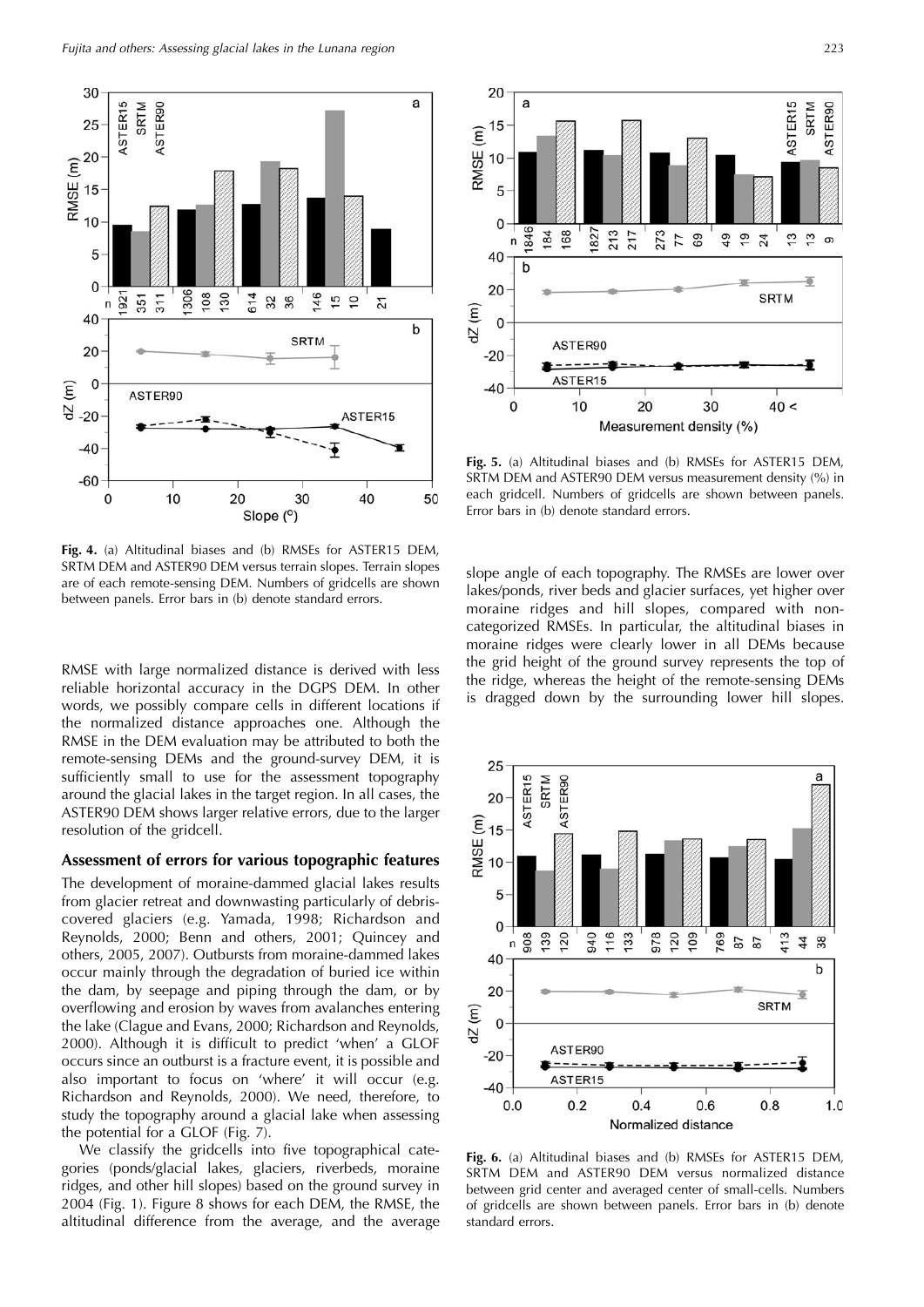

**Fig. 7.** Schematic figure of the structure of a glacial lake. Triangles denote elevations at lake surface (1), where the outlet channel meets the main river (2) and where the main riverbed is at the lake surface (3).

Topographic categorization is another aspect of categorization by terrain slope (Fig. 8c). Lake, glacier and riverbed surfaces have lower slopes, with smaller RMSEs than moraine ridges and hill slopes with large RMSEs for ASTER15. We found significant correlations between RMSE and slope for ASTER15 and SRTM (p *<* 0*:*05). Higher terrain slopes for ASTER15 than SRTM and ASTER90 are probably due to gridscales.

Although the DEM altitudes of lakes and ponds seem to exhibit good relative accuracy, Toutin (2002) pointed out a large uncertainty in the altitude of water surfaces indicated by the ASTER15 DEM, because of the lack of clear features with which to generate the DEM. We also find a large variability of grid height on lakes/ponds in both Raphstreng and Lugge glacial lakes. However, our validation suggests the ASTER15 DEM (and the SRTM DEM) works well at the edge of the lakes because the boundaries of water bodies and surrounding debris provide an obvious contrast for DEM generation. In addition, annual and seasonal changes in lake levels produce altitudinal biases and increase RMSE in the lake level. Few studies have been reported concerning changes in glacial lake level, other than that of Yamada (1998) in which the water level of Tsho Rolpa glacial lake in the Nepal Himalaya fluctuated periodically within 2 m (highest in summer, lowest in winter) during observation over 3 years. Changes in the lakefront of Lugge glacial lake between 1994 and 2001 support negligible change in the lake level after the GLOF in 1994 (see details in the next section).

A number of studies have derived volume changes in glaciers using remote-sensing DEMs and topographic maps (e.g. Muskett and others, 2003; Rignot and others, 2003; Sauber and others, 2005; Surazakov and Aizen, 2006), but the SRTM DEM may have significant altitudinal and/or regional biases (Berthier and others, 2006; Surazakov and Aizen, 2006). In the Lunana region, we have found that glacier surfaces have lowered  $\bar{b}y$  3–5 m a<sup>-1</sup> since 2002. Altitudinal biases of the glacier surface should be larger than for a riverbed, because the glacier surface in the DGPS DEM survey in 2004 is expected to be lower than those in the DEMs of 2000 (SRTM) and 2001 (ASTER). However, the difference in altitudinal bias between a glacier and a riverbed is negligible compared with the RMSE (Fig. 8). Although a longer time is necessary to detect altitudinal change of a glacier surface from remote-sensing DEMs, Figure 8 suggests that the altitude of riverbeds or rather flat areas, which are expected to be unchanged, may provide good references for altitude. This analysis implies that we can use remote-sensing DEMs more accurately if we classify the topographical features carefully.



**Fig. 8.** (a) Altitudinal differences from averaged altitudinal biases, (b) RMSEs and (c) terrain slopes for ASTER15 DEM, SRTM DEM and ASTER90 DEM categorized by topographic features such as lake, glacier, riverbed, moraine and hill slope. Numbers of gridcells are shown between panels. Error bars in (c) denote standard errors.

# **ANALYSIS OF GLACIAL LAKES GLOF of 1994 revisited**

We first attempt to re-evaluate the volume of GLOF from Lugge glacial lake in 1994. Tashi (1994) reported a 23 m lowering of the lake level, whereas Iwata and others (2002) indicated a 10 m lowering. Both levels were estimated by visual inspections. We evaluate the change in height by DGPS measurement in situ and the change in extent of the lake before/after the GLOF by satellite images. Figure 9 shows satellite images around Lugge glacial lake taken in December 1993 (SPOT-XS; before the GLOF), in December 1994 (SPOT-3; after the GLOF) and in January 2001 (ASTER for the DEM). The images in 1993 and 1994 are transformed to the scene of 2001 by selecting eight reference points around the lake (Fig. 9).

In order to evaluate the changes in lake level and lakefront through the GLOF, the contour map around the end-moraine is drawn from the ASTER15 DEM (Fig. 10). Artificial contour lines on the lake surface, which are produced by the unclear features of the water surface (Toutin, 2002), are eliminated. The lakefront has lowered during the GLOF event, while it seems to have been stable between 1994 and 2001, with small changes only in lake levels. We obtained altitudes of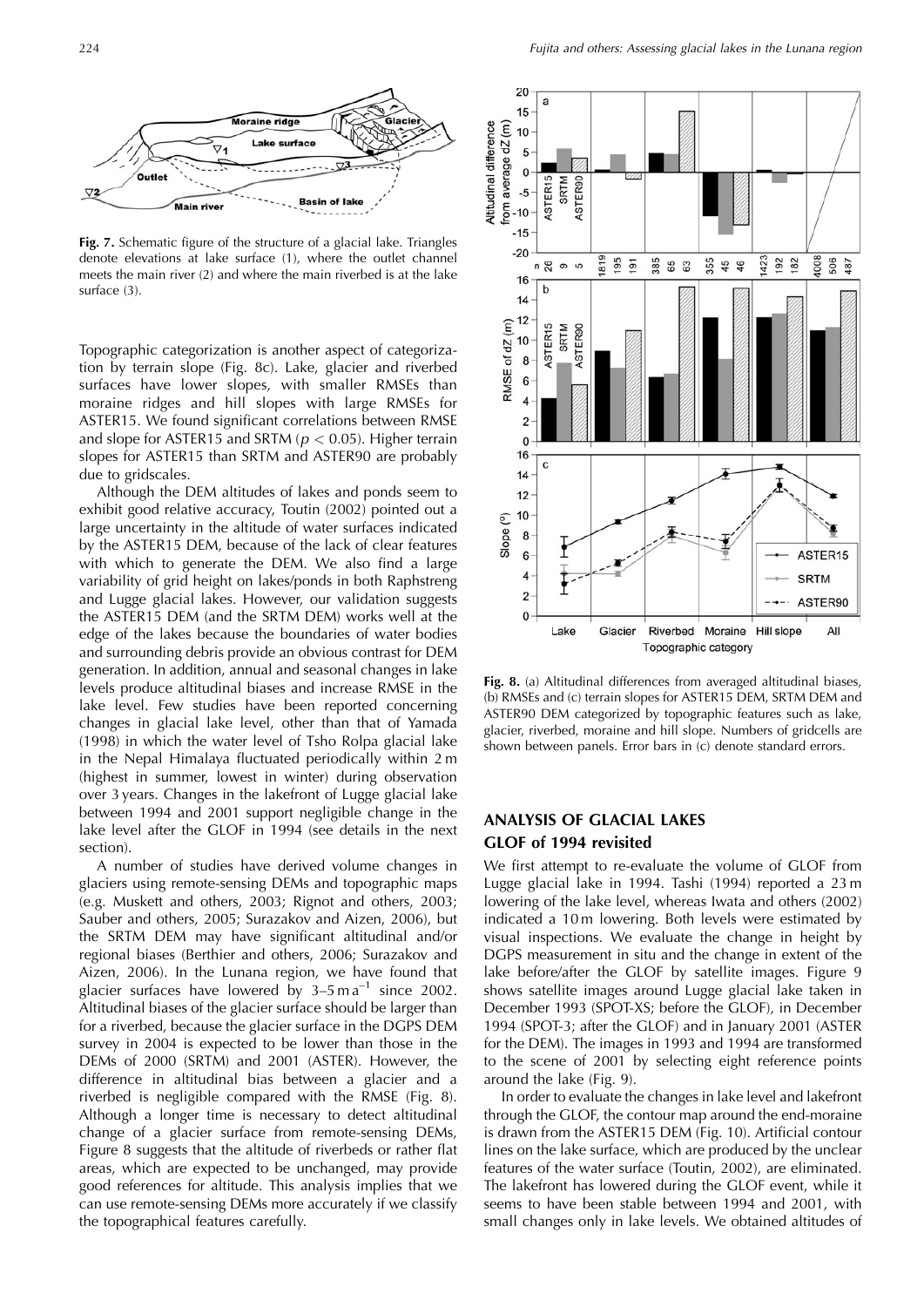

**Fig. 9.** Images around Lugge glacial lake taken in (a) December 1993 by SPOT-XS, (b) December 1994 by SPOT-3 and (c) January 2001 by ASTER. Crosses in (c) denote reference points to transform other images taken by SPOT in 1993 and 1994 into this image. Possible triggers of GLOF in 1994 are suggested by Leber and others (2002) (A) and this study (B with arrow).

water levels in 1993 and 2004 as  $4496.9 \pm 0.1$  ma.s.l. (86 points) and  $4513.8 \pm 3.0$  m a.s.l. (140 points), respectively, using DGPS point data (crosses in Fig. 10). The lakefront in 2004 was clear, and thus the measurement error is small. The lakefront in 1993, on the other hand, was identified during the measurements in situ by referring to the vegetation boundary and other surface morphology. The lowering of the lake level is calculated as  $16.9 \pm 3.2$  m. Areas of the lake obtained from Système Probatoire pour l'Observation de la Terre (SPOT) images were 1.14 km<sup>2</sup> in December 1993 and 0.90 km<sup>2</sup> in December 1994. We re-evaluated the GLOF volume as  $(17.2 \pm 5.3) \times 10^6 \text{ m}^3$  using the average area  $(1.02 \pm 0.12 \text{ km}^2)$ . Our re-evaluation is closer to the estimates of Tashi (1994), Bhargava (1995) and Leber and others (2002), rather than to Richardson and Reynolds (2000). We believe our volume estimation of  $(17.2 \pm 5.3) \times$  $10^6$  m<sup>3</sup> is more reliable than previous estimates because ours is based on a combination of observations in situ (height change) and remote-sensing data (areal change).



**Fig. 10.** Contour maps around end-moraine of Lugge glacial lake generated with ASTER15 DEM. Thick lines denote lakefront traced from images in 1993 (blue), 1994 (red) and 2001 (black). Crosses denote DGPS measurement points of lakefront in 1993 (black crosses) and 2001 (blue crosses).

Leber and others (2002) suggested that an outburst from an upper pond triggered the GLOF in 1994 (A in Fig. 9). However, no obvious change in surface features of Lugge glacier was found between the SPOT images in 1993 and 1994. We propose here an alternative cause of the GLOF. The arrow in 1994 (B in Fig. 9b) shows the vestige of a collapse of the right bank of moraine. Although the spatial resolution is coarse, this feature was not found in the image of 1993 (B in Fig. 9a). During the field observation in 2004, we were forced to make a detour to avoid this collapsed moraine. This collapse is a possible cause of the 1994 GLOF.

### **Elevation analysis of glacial lakes**

Topographical categorization allows more precise assessment of the GLOF. We have focused upon the narrow sections of the moraine ridge. However, the lower section of riverbed compared with the lake level, for which a precise DEM is required, is more important (Fig. 7). We focus now on the altitudinal difference between lake level and the adjacent riverbed (Fig. 11b). The levels of three glacial lakes/ ponds, the riverbed and the moraine ridge are plotted in the projected cross-section based on the DGPS DEM. The extents of the lakes/ponds are derived from the ASTER image taken in 2001. Pond levels of Thorthormi glacier, which were measured at four different ponds (Fig. 1), suggest that water channels within the glacier are connected. We can find only three sections in which the riverbed is lower than the lake level (Fig. 11b). Even if the main river is adjacent to a large pond with the narrow moraine on the south side of Thorthormi glacier (Fig. 1), it does not matter if the water level is lower than the riverbed (Figs 7 and 11b). Since the outlet is the most likely break point for a GLOF (Fig. 7), we extract the altitudinal differences and gradients between the lake outlet and juncture of the river and outlet channel (Fig. 11; Table 1). Although some altitudinal disagreements are found among the different DEMs, we note some of the more obvious features. There is a minor chance of a GLOF given the present situation at Lugge glacial lake (Table 1, case 1) since the water level is now about 10 m higher than the outlet juncture, and with low gradient, although the lake is expanding year by year. Both outlet junctures of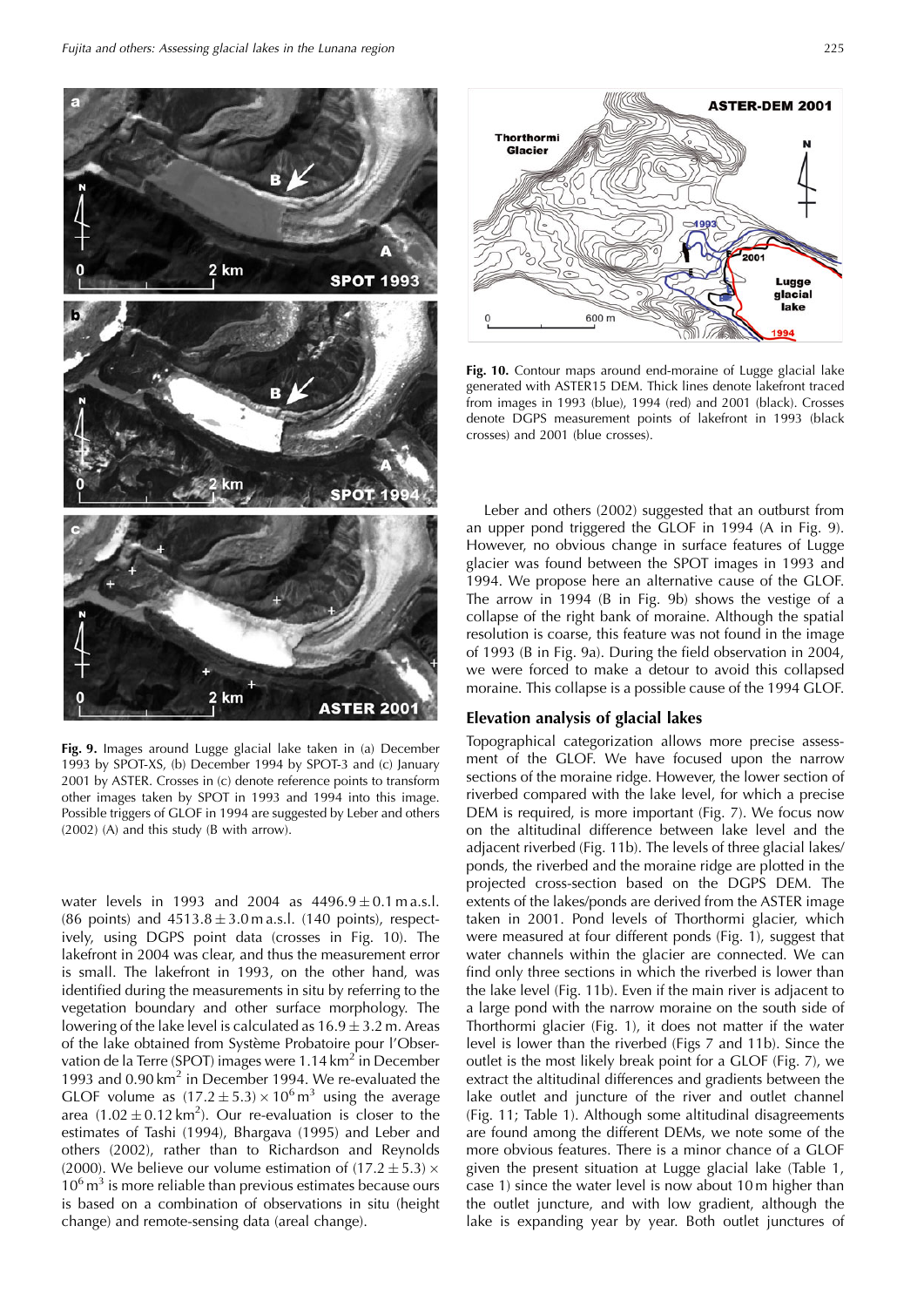

**Fig. 11.** (a) Possible section where GLOFs occur and (b) projected cross-section in west–east direction. Arrows with numbers denote possible sections of GLOF where the lake level is higher than the riverbed or neighboring lake. Gray lines denote extent of each glacial lake in the eastward direction. Altitudinal differences and gradients are summarized in Table 1.

Thorthormi and Raphstreng glacial lakes have significant altitudinal differences from the lakes themselves, with a moderate gradient of about 10% (Table 1, cases 2 and 3). On the other hand, a significant altitudinal difference with a quite large gradient is found between the adjacent two lakes, Thorthormi and Raphstreng (Table 1, case 4). Although the possibility of a GLOF through the moraine between the two lakes has been pointed out (Richardson and Reynolds, 2000), the altitudinal difference has not been measured precisely. Because the altitudinal differences and gradients before the GLOF of 1994 are, respectively, 30–34 m and 5–6%, all cases other than Lugge glacial lake show some potential for GLOF, which should not be ignored.

Volume estimation in case of GLOFs provides significant information for planning risk mitigation. Bathymetric profiles were measured for Raphstreng glacial lake (Bhargava, 1995) and Lugge glacial lake (Yamada and others, 2004). However, it is practically impossible to measure the bathymetric profiles of ponds on Thorthormi glacier, because many ponds are now expanding and aggregating on the glacier. Table 1 shows that the glacial lakes of Lunana have high potential for a GLOF with a volume similar to that of 1994.

## **CONCLUSIONS**

The potential for GLOFs in the Lunana region was assessed using DEMs generated from ground survey carrier-phase differential GPS, ASTER and SRTM. We evaluated the relative accuracy of elevations indicated by the ASTER DEM and SRTM DEM, by comparing with the ground-survey data. Topographical classification allows us to partition the total error in both DEMs into those in the terrain class. This classification enables better evaluation of altitudes of lakefronts, glacier surfaces and riverbeds, although it is less useful for moraine ridges and hill slopes because the terrain slope is significantly correlated with the topography. Using satellite images and the DEMs, we have re-evaluated the volumes and examined causes of the 1994 GLOF. In addition, we point out the sections where future GLOFs could occur, showing altitudinal differences and gradients around the glacial lakes.

One of the GLOF-triggering events is considered to be the melting of ice inside the moraine, which is damming water. Photogrammetric analysis of aerial photographs, which showed high accuracy, helped monitor the possible outburst trigger in the Swiss Alps (Haeberli and others, 2001). However, our study reveals that the remote-sensing DEMs from space are not applicable for monitoring altitudinal changes in a moraine ridge because of its inferior altitudinal relative accuracy. Monitoring at the site, therefore, is still crucial in addressing GLOF problems, even in this age of remote-sensing technology. GLOFs have been a serious problem in Himalayan countries. It is our hope that this study might not only present some sort of scientific advance, but also contribute to the daily lives of the local people who even now face the ongoing risk of GLOFs.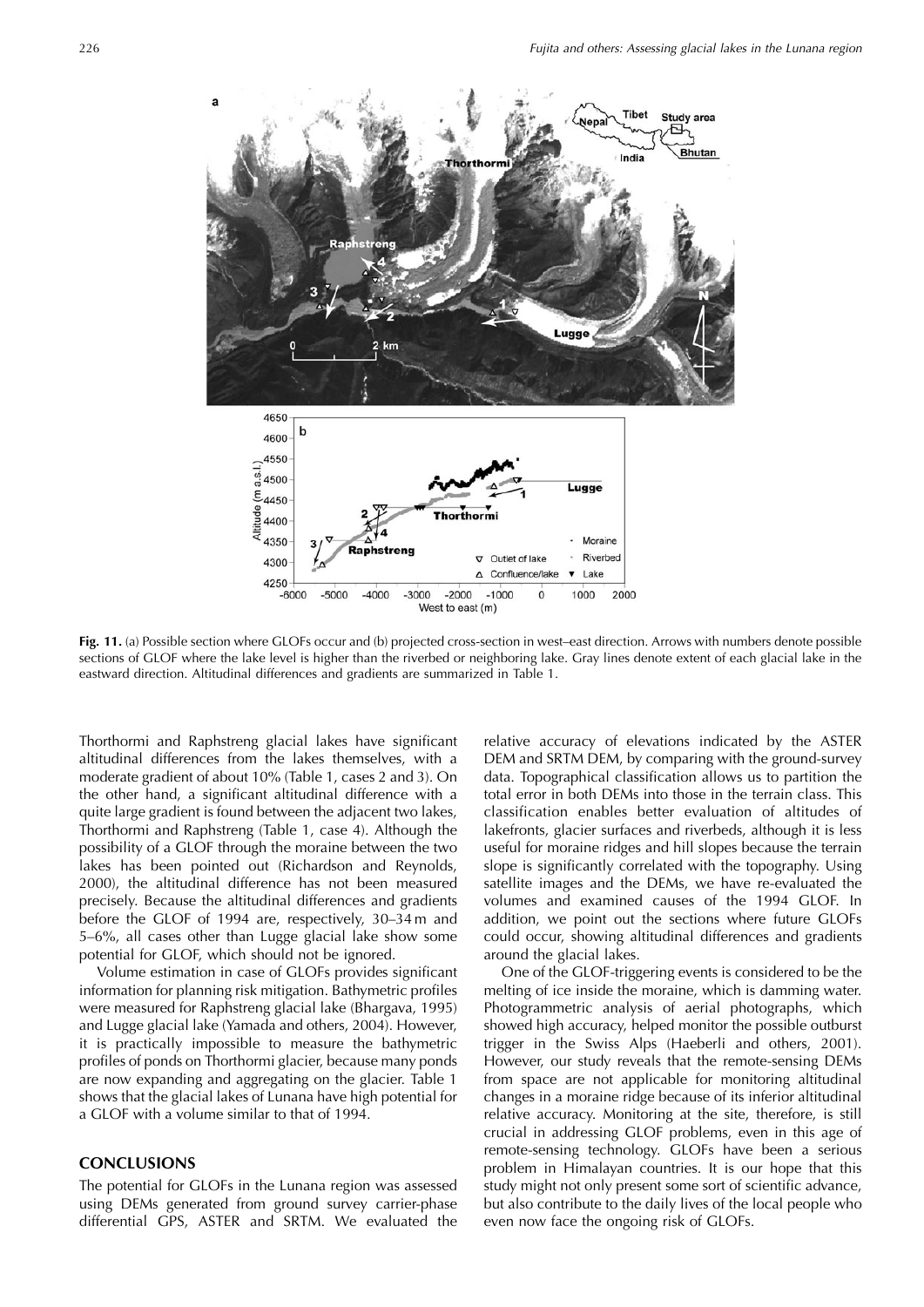Table 1. Altitudinal differences (m) and gradient (%) between lake level and juncture of river and outlet channel, area (km<sup>2</sup>) and maximum depth (m) of the glacial lakes in Lunana. Horizontal distances between outlet and juncture (between lakes for case 4) are obtained from the ASTER image taken in 2001 in order to calculate the gradients. Locations of each case are shown in Figure 11. Maximum depths of Lugge and Raphstreng glacial lakes are cited from Yamada and others (2001) and Bhargava (1995), respectively

| <b>DGPS</b>   | Case 1<br>Lugge<br>$13 \text{ m} (2\%)$ | Case 2<br>Thorthormi<br>$48 \text{ m} (12\%)$ | Case 3<br>Raphstreng<br>59 m $(12\%)$ | Case 4<br>Thorthormi to Raphstreng<br>$77 \text{ m} (27\%)$ |             |                      |                       |               |                       |
|---------------|-----------------------------------------|-----------------------------------------------|---------------------------------------|-------------------------------------------------------------|-------------|----------------------|-----------------------|---------------|-----------------------|
|               |                                         |                                               |                                       |                                                             | ASTER15     | $17 \text{ m} (3\%)$ | $48 \text{ m} (12\%)$ | 42 m $(8\%)$  | 79 m (28%)            |
|               |                                         |                                               |                                       |                                                             | <b>SRTM</b> | $13 \text{ m} (2\%)$ | $35 \text{ m} (9\%)$  | 59 m $(12\%)$ | $81 \text{ m} (29\%)$ |
| Area          | 1.07 $km^2$                             | $0.85 \,\mathrm{km}^2$                        | 1.22 $km^2$                           | $\overline{\phantom{0}}$                                    |             |                      |                       |               |                       |
| Maximum depth | 126m                                    |                                               | 110m                                  |                                                             |             |                      |                       |               |                       |

#### **ACKNOWLEDGEMENTS**

We thank the staff of the Geological Survey of Bhutan for the opportunity to conduct field research in the Lunana region. We are deeply obliged to the people who assisted us in the field. Special thanks are due to A.B. Surazakov and an anonymous reviewer for helpful comments. This analysis was supported by a Grant-in-Aid for Scientific Research (Project 19253001) from the Ministry of Education, Culture, Sports, Science and Technology of Japan.

#### **REFERENCES**

- Ageta, Y. and 6 others. 2000. Expansion of glacier lakes in recent decades in the Bhutan Himalayas. IAHS Publ. 264 (Workshop at Seattle 2000 – Debris-Covered Glaciers), 164–175.
- Benn, D.I., S. Wiseman and K.A. Hands. 2001. Growth and drainage of supraglacial lakes on debris-mantled Ngozumpa Glacier, Khumbu Himal, Nepal. J. Glaciol., **47**(159), 626–638.
- Berthier, E., Y. Arnaud, C. Vincent and F. Rémy. 2006. Biases of SRTM in high-mountain areas: implications for monitoring of glacier volume changes. Geophys. Res. Lett., **33**(8), L08502. (10.1029/2006GL025862.)
- Bhargava, O.N. 1995. Geology, environmental hazards and remedial measures of the Lunana area, Gasa Dzongkhag: report of 1995 Indo-Bhutan Expedition. Kolkata, Geological Survey of India.
- Carabajal, C.C. and D.J. Harding. 2006. SRTM C-band and ICESat laser altimetry elevation comparisons as a function of tree cover and relief. Photogramm. Eng. Remote Sens., **72**(3), 287–298.
- Clague, J.J. and S.G. Evans. 2000. A review of catastrophic drainage of moraine-dammed lakes in British Columbia. Quat. Sci. Rev., **19**(17–18), 1763–1783.
- Falorni, G., V. Teles, E.R. Vivoni, R.L. Bras and K.S. Amaratunga. 2005. Analysis and characterization of the vertical accuracy of digital elevation models from the Shuttle Radar Topography Mission. J. Geophys. Res., **110**(F2), F02005. (10.1029/ 2003JF000113.)
- Fujisada, H., G.B. Bailey, G.G. Kelly, S. Hara and M.J. Abrams. 2005. ASTER DEM performance. IEEE Trans. Geosci. Remote Sens., **43**(12), 2702–2714.
- Haeberli, W., A. Kääb, D. Vonder Mühll and P. Teysseire. 2001. Prevention of outburst floods from periglacial lakes at Grubengletscher, Valais, Swiss Alps. J. Glaciol., **47**(156), 111–122.
- Haeusler, H. and 8 others. 2000. Raphstreng Tsho outburst flood mitigation project, Lunana, northwestern Bhutan. Vienna, University of Vienna. Institute of Geology.
- Hirano, A., R. Welch and H. Lang. 2003. Mapping from ASTER stereo image data: DEM validation and accuracy assessment. ISPRS J. Photogramm. Rem. Sens., **57**(5–6), 356–370.
- Huggel, C., A. Kääb, W. Haeberli, P. Teysseire and F. Paul. 2002. Remote sensing based assessment of hazards from glacier lake outbursts: a case study in the Swiss Alps. Can. Geotech. J., **39**(2), 316–330.
- Iwata, S., Y. Ageta, N. Naito, A. Sakai, C. Narama and Karma. 2002. Glacial lakes and their outburst flood assessment in the Bhutan Himalaya. Global Environ. Res., **6**(1), 3–17.
- Kääb, A. 2005. Combination of SRTM3 and repeat ASTER data for deriving alpine glacier flow velocities in the Bhutan Himalaya. Remote Sens. Environ., **94**(4), 463–474.
- Kääb, A. and 10 others. 2005. Remote sensing of glacier- and permafrost-related hazards in high mountains: an overview. Natur. Hazards Earth Syst. Sci. (NHESS), **5**(4), 527–554.
- Leber, D., H. Häusler, M. Brauner, and D. Wangda. 2002. Final report of the glacier lake outburst flood (GLOF) mitigation project. Pho Chhu – Western Branch, Bhutan.
- Mool, P.K., D. Wangda, S.R. Bajracharya, K. Kuzang, D.R. Gurung and S.P. Joshi. 2001a. Inventory of glaciers, glacial lakes and glacial lake outburst floods: monitoring and early warning systems in the Hindu Kush–Himalayan region, Bhutan. Kathmandu, International Centre for Integrated Mountain Development.
- Mool, P.K., S.R. Bajracharya and S.P. Joshi. 2001b. Inventory of glaciers, glacial lakes and glacial lake outburst floods: monitoring and early warning systems in the Hindu Kush–Himalayan region, Nepal. Kathmandu, International Centre for Integrated Mountain Development.
- Muskett, R.R., C.S. Lingle, W.V. Tangborn and B.T. Rabus. 2003. Multi-decadal elevation changes on Bagley Ice Valley and Malaspina Glacier, Alaska. Geophys. Res. Lett., **30**(16), 1857. (10.1029/2003GL017707.)
- Quincey, D.J., R.M. Lucas, S.D. Richardson, N.F. Glasser, M.J. Hambrey and J.M. Reynolds. 2005. Optical remote sensing techniques in high-mountain environments: application to glacial hazards. Progr. Phys. Geogr., **29**(4), 475–505.
- Quincey, D.J. and 6 others. 2007. Early recognition of glacial lake hazards in the Himalaya using remote sensing datasets. Global Planet. Change, **56**(1–2), 137–152.
- Rabus, B., M. Eineder, A. Roth and R. Bamler. 2003. The shuttle radar topography mission – a new class of digital elevation models acquired by spaceborne radar. ISPRS J. Photogramm. Rem. Sens., **57**(4), 241–262.
- Richardson, S.D. and J.M. Reynolds. 2000. An overview of glacial hazards in the Himalayas. Quat. Int., **65/66**(1), 31–47.
- Rignot, E., A. Rivera and G. Casassa. 2003. Contribution of the Patagonian icefields of South America to sea level rise. Science, **302**(5644), 434–437.
- Rodriguez, E. and 6 others. 2005. An assessment of the SRTM topographic products. JPL Tech. Rep., D-31639.
- Sauber, J., B. Molnia, C. Carabajal, S. Luthcke and R. Muskett. 2005. Ice elevations and surface change on the Malaspina Glacier, Alaska. Geophys. Res. Lett., **32**(23), L23S01. (10.1029/ 2005GL023943.)